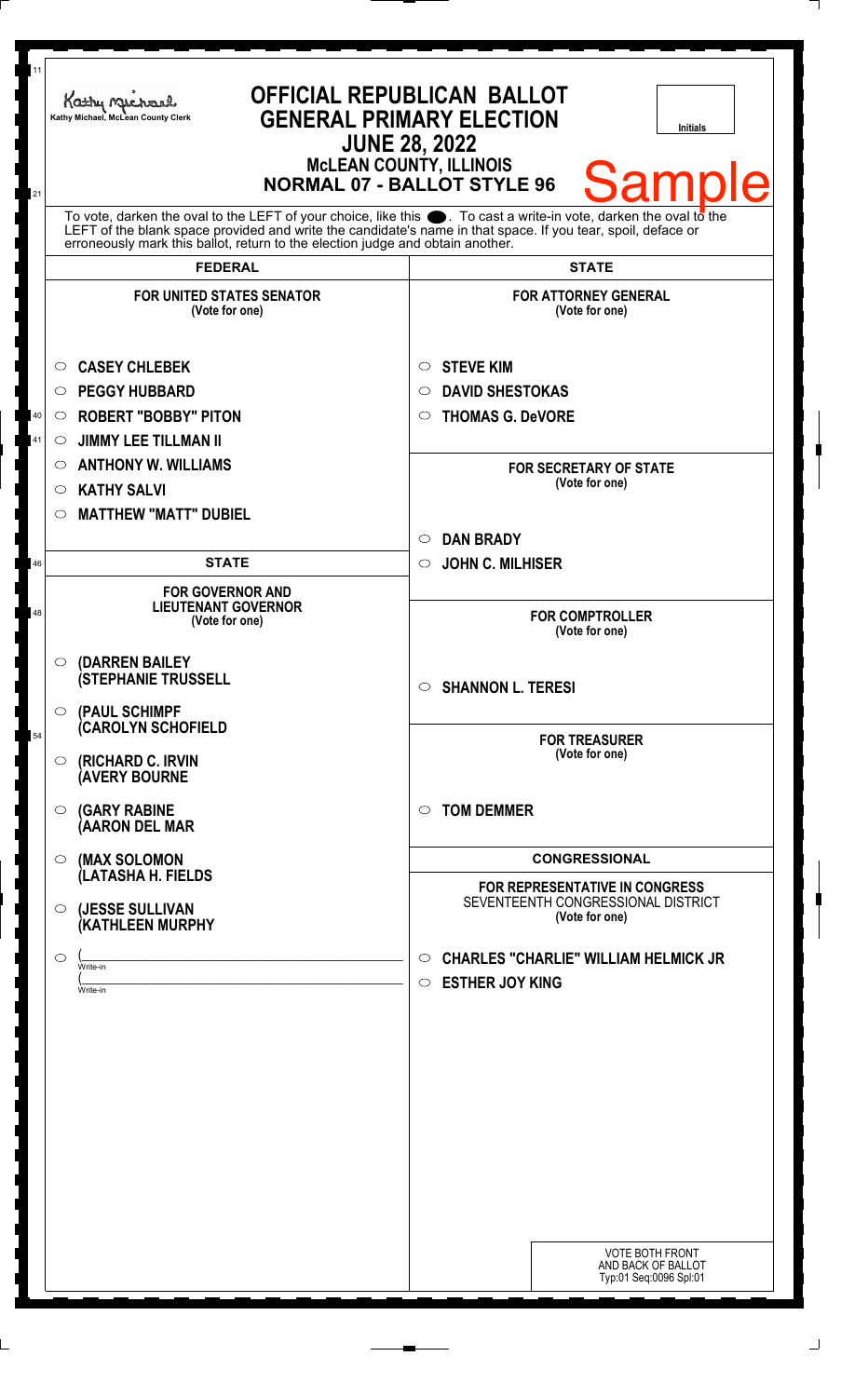|                                                                                                                | <b>OFFICIAL REPUBLICAN BALLOT - GENERAL PRIMARY ELECTION - JUNE 28, 2022</b>                                                        |  |
|----------------------------------------------------------------------------------------------------------------|-------------------------------------------------------------------------------------------------------------------------------------|--|
| <b>LEGISLATIVE</b>                                                                                             | <b>JUDICIAL</b>                                                                                                                     |  |
| <b>FOR STATE SENATOR</b><br>FORTY-SIXTH LEGISLATIVE DISTRICT<br>(Vote for one)                                 | FOR JUDGE OF THE CIRCUIT COURT<br>ELEVENTH JUDICIAL CIRCUIT<br>(To fill the vacancy of the Hon. Scott Drazewski)<br>(Vote for one)  |  |
| <b>DESI ANDERSON</b><br>$\circ$                                                                                | <b>CARLA BARNES</b><br>$\circ$                                                                                                      |  |
| <b>REPRESENTATIVE</b>                                                                                          |                                                                                                                                     |  |
| <b>FOR REPRESENTATIVE</b><br>IN THE GENERAL ASSEMBLY<br>NINETY-FIRST REPRESENTATIVE DISTRICT<br>(Vote for one) | FOR JUDGE OF THE CIRCUIT COURT<br>ELEVENTH JUDICIAL CIRCUIT<br>(To fill the vacancy of the Hon. Paul G. Lawrence)<br>(Vote for one) |  |
| <b>SCOTT PRESTON</b><br>$\circ$                                                                                | <b>DON KNAPP</b><br>$\circ$                                                                                                         |  |
| <b>JAMES S. FISHER</b><br>◯                                                                                    | <b>AMY McFARLAND</b><br>$\circ$                                                                                                     |  |
| <b>COUNTY</b>                                                                                                  | <b>PRECINCT</b>                                                                                                                     |  |
| <b>FOR COUNTY CLERK</b><br>(Vote for one)                                                                      | FOR PRECINCT COMMITTEEPERSON<br>NORMAL 07<br>(Vote for one)                                                                         |  |
| <b>KATHY MICHAEL</b><br>$\circ$                                                                                | <b>MARGARET MARCUS</b><br>$\circ$                                                                                                   |  |
| <b>FOR COUNTY TREASURER</b><br>(Vote for one)                                                                  |                                                                                                                                     |  |
| <b>REBECCA C. McNEIL</b><br>$\circ$                                                                            |                                                                                                                                     |  |
| <b>FOR COUNTY SHERIFF</b><br>(Vote for one)                                                                    |                                                                                                                                     |  |
| <b>MATT LANE</b><br>$\bigcirc$                                                                                 |                                                                                                                                     |  |
| <b>REGIONAL OFFICE</b><br>OF EDUCATION                                                                         |                                                                                                                                     |  |
| FOR REGIONAL SUPERINTENDENT OF SCHOOLS<br>(DeWITT, LIVINGSTON, LOGAN AND McLEAN COUNTIES)<br>(Vote for one)    |                                                                                                                                     |  |
| <b>MARK E. JONTRY</b><br>$\circ$                                                                               |                                                                                                                                     |  |
| <b>COUNTY BOARD</b>                                                                                            |                                                                                                                                     |  |
| <b>FOR COUNTY BOARD MEMBER</b><br><b>COUNTY BOARD DISTRICT 6</b><br>(Vote for not more than two)               |                                                                                                                                     |  |
| <b>NO CANDIDATE</b>                                                                                            |                                                                                                                                     |  |
|                                                                                                                |                                                                                                                                     |  |
|                                                                                                                | YOU HAVE NOW<br><b>COMPLETED VOTING</b>                                                                                             |  |
|                                                                                                                | <b>VOTE BOTH FRONT</b><br>AND BACK OF BALLOT<br>Typ:01 Seq:0096 Spl:01                                                              |  |

 $\perp$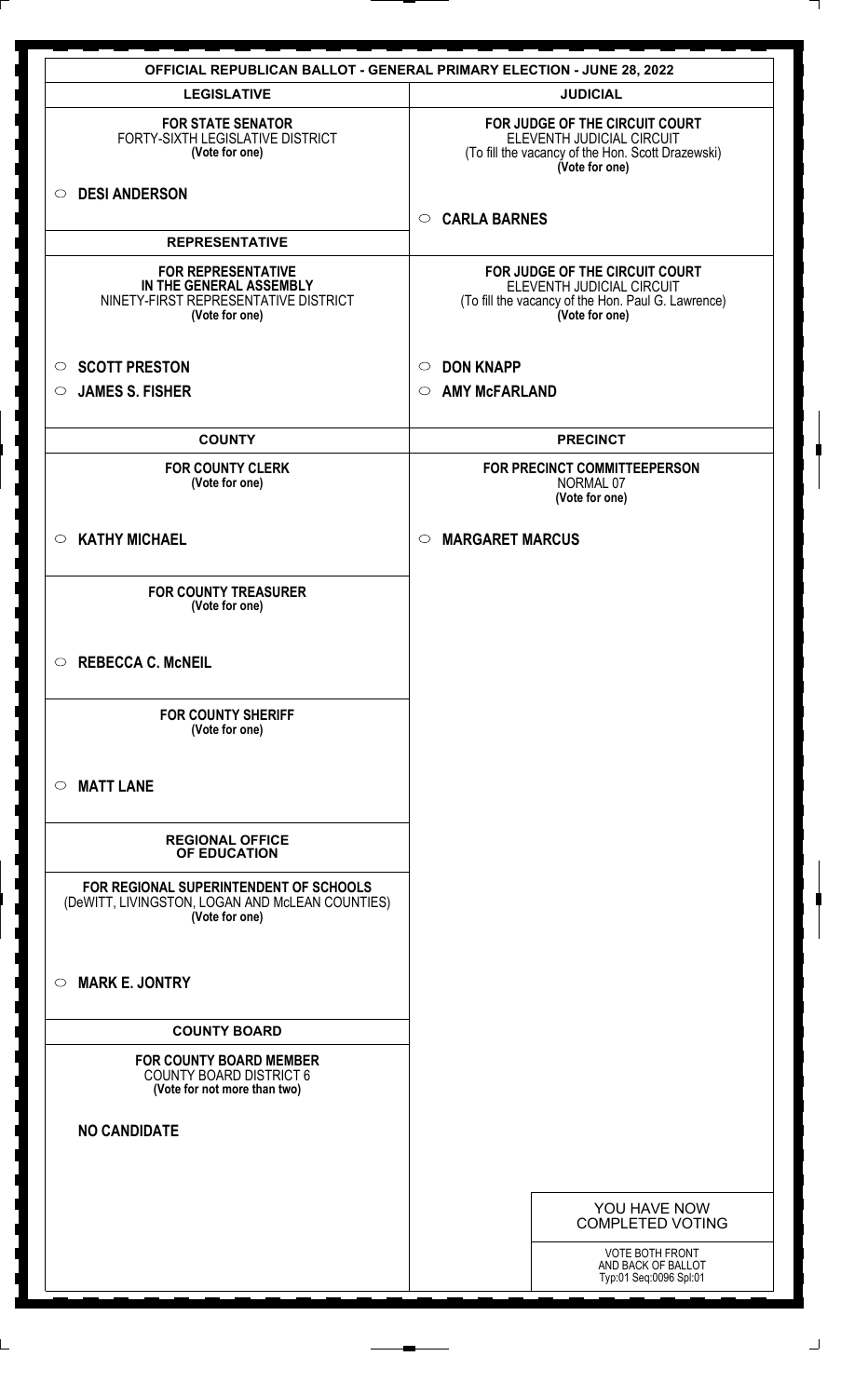| <b>OFFICIAL REPUBLICAN BALLOT</b><br>Kathy Michael<br><b>GENERAL PRIMARY ELECTION</b><br>Kathy Michael, McLean County Clerk<br><b>Initials</b><br><b>JUNE 28, 2022</b><br><b>McLEAN COUNTY, ILLINOIS</b><br>Sample<br><b>NORMAL 07 - BALLOT STYLE 97</b> |                                                                                                                                                                                                                                                                                                                        |                                                                                               |  |
|----------------------------------------------------------------------------------------------------------------------------------------------------------------------------------------------------------------------------------------------------------|------------------------------------------------------------------------------------------------------------------------------------------------------------------------------------------------------------------------------------------------------------------------------------------------------------------------|-----------------------------------------------------------------------------------------------|--|
|                                                                                                                                                                                                                                                          | To vote, darken the oval to the LEFT of your choice, like this $\bullet$ . To cast a write-in vote, darken the oval to the LEFT of the blank space provided and write the candidate's name in that space. If you tear, spoil, deface<br>erroneously mark this ballot, return to the election judge and obtain another. |                                                                                               |  |
| <b>FEDERAL</b>                                                                                                                                                                                                                                           |                                                                                                                                                                                                                                                                                                                        | <b>STATE</b>                                                                                  |  |
| <b>FOR UNITED STATES SENATOR</b><br>(Vote for one)                                                                                                                                                                                                       |                                                                                                                                                                                                                                                                                                                        | <b>FOR ATTORNEY GENERAL</b><br>(Vote for one)                                                 |  |
| <b>CASEY CHLEBEK</b><br>$\circ$                                                                                                                                                                                                                          | <b>STEVE KIM</b><br>$\circ$                                                                                                                                                                                                                                                                                            |                                                                                               |  |
| <b>PEGGY HUBBARD</b><br>$\circ$                                                                                                                                                                                                                          | $\circ$                                                                                                                                                                                                                                                                                                                | <b>DAVID SHESTOKAS</b>                                                                        |  |
| <b>ROBERT "BOBBY" PITON</b><br>$40\,$<br>$\circ$                                                                                                                                                                                                         | $\circ$                                                                                                                                                                                                                                                                                                                | <b>THOMAS G. DeVORE</b>                                                                       |  |
| 41<br><b>JIMMY LEE TILLMAN II</b><br>$\circlearrowright$                                                                                                                                                                                                 |                                                                                                                                                                                                                                                                                                                        |                                                                                               |  |
| <b>ANTHONY W. WILLIAMS</b><br>$\circ$                                                                                                                                                                                                                    |                                                                                                                                                                                                                                                                                                                        | <b>FOR SECRETARY OF STATE</b>                                                                 |  |
| <b>KATHY SALVI</b><br>O                                                                                                                                                                                                                                  |                                                                                                                                                                                                                                                                                                                        | (Vote for one)                                                                                |  |
| <b>MATTHEW "MATT" DUBIEL</b><br>◯                                                                                                                                                                                                                        |                                                                                                                                                                                                                                                                                                                        |                                                                                               |  |
|                                                                                                                                                                                                                                                          | <b>DAN BRADY</b><br>$\circ$                                                                                                                                                                                                                                                                                            |                                                                                               |  |
| <b>STATE</b><br>46                                                                                                                                                                                                                                       | $\circ$                                                                                                                                                                                                                                                                                                                | <b>JOHN C. MILHISER</b>                                                                       |  |
| <b>FOR GOVERNOR AND</b><br><b>LIEUTENANT GOVERNOR</b><br>(Vote for one)<br>49                                                                                                                                                                            |                                                                                                                                                                                                                                                                                                                        | <b>FOR COMPTROLLER</b><br>(Vote for one)                                                      |  |
| (DARREN BAILEY<br>51<br>$\circ$<br><b>(STEPHANIE TRUSSELL</b><br>O (PAUL SCHIMPF                                                                                                                                                                         |                                                                                                                                                                                                                                                                                                                        | $\circ$ SHANNON L. TERESI                                                                     |  |
| <b>CAROLYN SCHOFIELD</b><br>(RICHARD C. IRVIN<br>$\circ$<br><b>(AVERY BOURNE</b>                                                                                                                                                                         |                                                                                                                                                                                                                                                                                                                        | <b>FOR TREASURER</b><br>(Vote for one)                                                        |  |
| <b>(GARY RABINE</b><br>$\circ$<br>(AARON DEL MAR                                                                                                                                                                                                         | <b>TOM DEMMER</b><br>$\circ$                                                                                                                                                                                                                                                                                           |                                                                                               |  |
| (MAX SOLOMON<br>$\circ$                                                                                                                                                                                                                                  |                                                                                                                                                                                                                                                                                                                        | <b>CONGRESSIONAL</b>                                                                          |  |
| (LATASHA H. FIELDS<br>(JESSE SULLIVAN<br>$\circ$<br>(KATHLEEN MURPHY                                                                                                                                                                                     |                                                                                                                                                                                                                                                                                                                        | <b>FOR REPRESENTATIVE IN CONGRESS</b><br>SEVENTEENTH CONGRESSIONAL DISTRICT<br>(Vote for one) |  |
| $\circ$<br>Write-in<br>Write-in                                                                                                                                                                                                                          | $\circ$<br>$\circ$                                                                                                                                                                                                                                                                                                     | <b>CHARLES "CHARLIE" WILLIAM HELMICK JR</b><br><b>ESTHER JOY KING</b>                         |  |
|                                                                                                                                                                                                                                                          |                                                                                                                                                                                                                                                                                                                        | <b>VOTE BOTH FRONT</b><br>AND BACK OF BALLOT<br>Typ:01 Seq:0097 Spl:01                        |  |